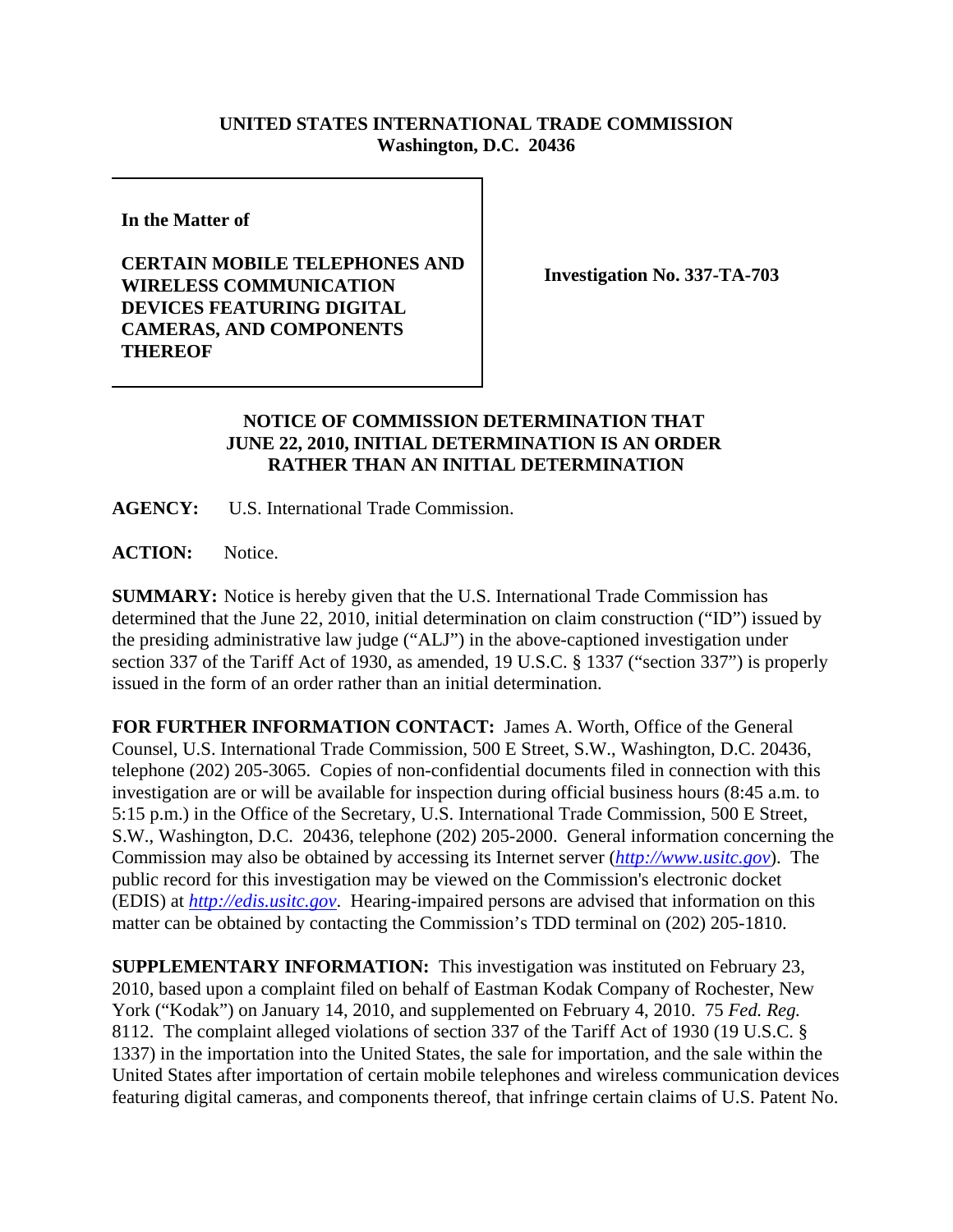6,292,218. The complaint named as respondents Apple, Inc., of Cupertino, Calif. ("Apple"); Research in Motion, Ltd., of Ontario, Canada; and Research in Motion Corp., of Irving, Texas (collectively, "RIM").

On June 22, 2010, the ALJ issued the subject *Markman* hearing initial determination ("ID"), finding that a *Markman* ruling was appropriate in this case and that summary determination was an appropriate vehicle for that ruling. He then proceeded to construe certain terms of the asserted patent claims. ID 8-92.

On June 30, 2010, the parties filed four petitions and contingent petitions for review. On September 1, 2009, each of the parties filed responses thereto.

On July 22, 2010, the Commission issued notice of its determination to review the subject ID and requested briefing on the issues on review, including the following proposed analysis:

As used in rule 210.18(a), the term "issues to be determined in the investigation" can be viewed as limited to claims and affirmative defenses; a "part" of such an issue includes an element (or subpart thereof) of a claim or affirmative defense. Thus, the following could be a non-exhaustive list of examples of issues or parts thereof that are covered by rule 210.18(a): violation, importation, infringement, domestic industry (technical or economic prong), invalidity on any basis (such as anticipation or obviousness), unenforceability. Claim construction may be a necessary underpinning to the resolution of certain issues or elements, and may be part of a summary determination that addresses an issue or element. On its own, however, claim construction might not be viewed as constituting such an issue or element.

75 *Fed. Reg.* 44282 (July 28, 2010).

On August 5, 2010, each of the parties filed a submission in response to the notice of review. On August 16, 2010, each of the parties filed a reply thereto.

Upon review of Commission rules 210.18 and 210.42, 19 C.F.R. §§ 210.18, 210.42, and the parties' submissions, the Commission has determined that the June 22, 2010, initial determination on claim construction issued by the presiding administrative law judge is an order rather than an initial determination. Commission rule 210.42 does not include claim construction in the list of issues that must be decided in the form of an initial determination. Nor is claim construction properly the subject of a motion for summary determination under Commission rule 210.18 since claim construction, standing alone, is not an "issue" or "any part of an issue" within the meaning of that rule. While the Commission finds that the rules are unambiguous, to the extent interpretation is required, the Commission determines in its discretion and in the interest of the expeditious conclusion of section 337 investigations that a ruling on claim construction is properly issued in the form of an order.